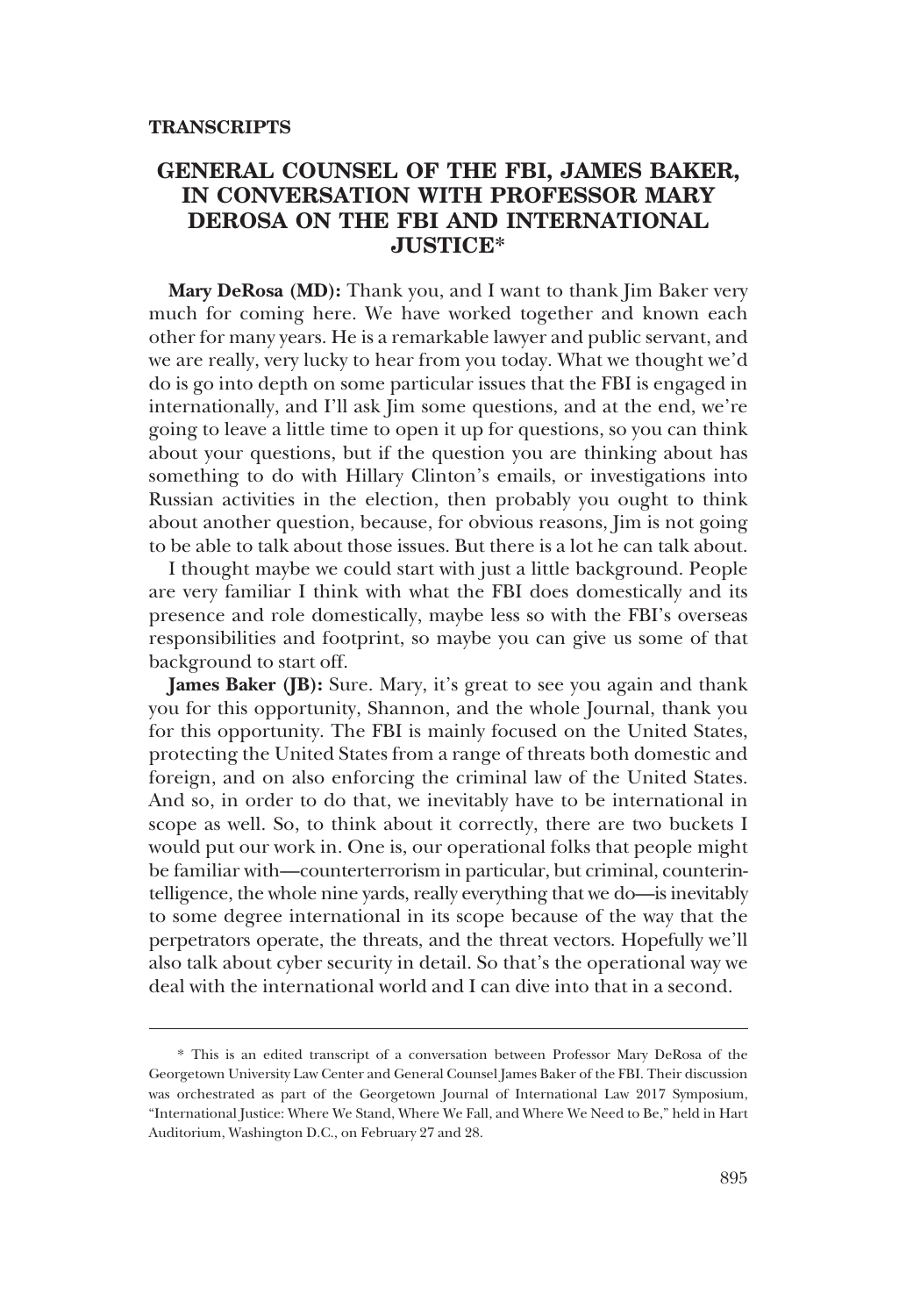Then we also have a dedicated cadre of folks who focus almost exclusively on international operations. It's called the international operations division, helpfully. We have about 400 people and about 300 of them are overseas. About 100 or so, 150 or so are located at headquarters or in the United States. So the folks overseas are referred to as legal attaches, and they are at Embassies. We have, I think, sixty-three legal attaché offices around the world and another twentyfive or so sub-offices in different locations. They have responsibility for covering, in one way or another, about 200 countries. We have folks all over the world dealing with international interactions.

What they do is coordinate and consult with our international partners—with U.S. government folks at Embassies first, and then also with our international partners. They're trying to assist in joint investigations that we might be running with the foreign partner and with coordinating evidence requests back and forth. We might need evidence from a foreign country and they might need evidence from the United States, so we work on that.

A substantial part of what they do is training. They are over there training folks in what we do and how we do it. Folks are very interested in how the FBI goes about its investigations.

**MD**: So foreign law enforcement?

**JB:** We are training foreign law enforcement. Sometimes they're very interested in U.S. law, and we'll train on that. But they're also interested in FBI techniques: investigative techniques; investigative methodology; how we go about conducting oversight; management oversight of our activities; how we deal with technology issues and things like that. We do substantial training in-country, if you will. We also then have, at the FBI academy down at Quantico, something we call the "National Academy." It's a rather lengthy course where folks from around the United States, state and local law enforcement, as well as from foreign countries, come to Quantico and spend significant time at the FBI, at the Academy, going through a range of courses covering how we go about our business, how U.S. law enforcement works, how U.S. legal structures work, and so on. This is highly sought after by state and local authorities, as well as our foreign partners. This is a big deal and it is crucial in terms of building the relationships overseas that then help us do our jobs. As you can imagine, really in any line of work, having effective business relationships is critically important to being successful over the long term. So that's what they focus on.

We operate in an international environment on very case-specific things: pursuing the bad guys overseas, trying to get evidence, coordinating to make sure that something bad doesn't happen overseas,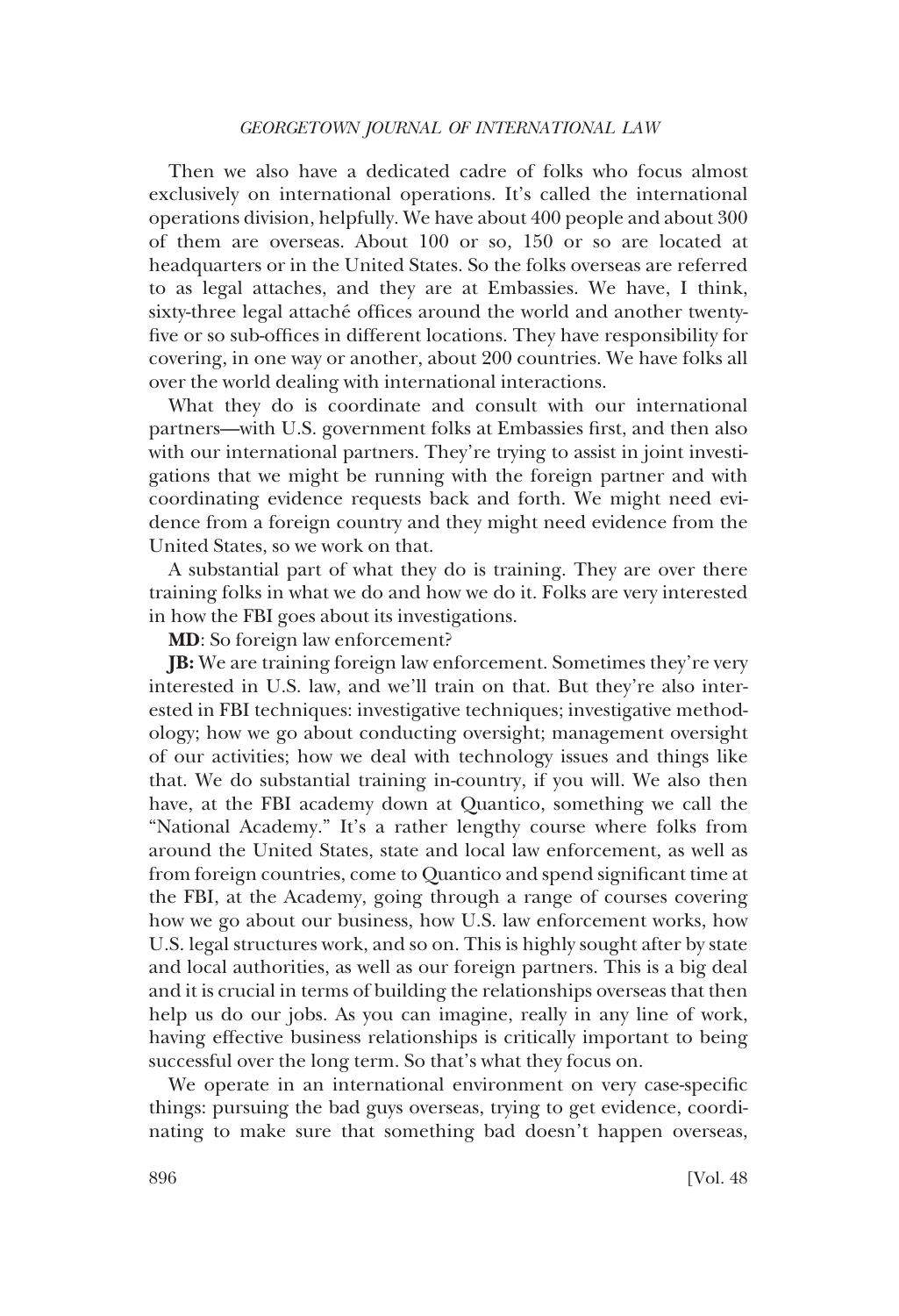protecting our allies from a threat or protecting a U.S. facility overseas from a threat. Then we've also got this longer term deep international presence. Just for the law students in the room, in terms of dealing with, and thinking about, the international environment you end up focusing on public international law—customary international law, treaties, these kinds of things—and thinking about the legal structure in that way. But that is a somewhat narrow, in terms of the number of person hours spent on that by lawyers and people around the world, small subset of what happens internationally, so to speak. All this other stuff is happening at the FBI and at other government agencies. For those of you who are interested in this kind of thing from a career perspective, you should think more broadly about international law. The State Department is great and the Legal Advisor's Office at the State Department is great, but that's not the only game in town, in terms of thinking about working in international matters. There are a lot of opportunities beyond the State Department.

**MD:** So, in the U.S. Government, you can think more broadly. For example, the Justice Department also has a lot of presence outside the country.

With that background, you have over your career, spent a lot of time working on cyber issues and it has been a major and increasing focus of the FBI over the last fifteen or twenty years. Now it is a very significant focus and it is, by its nature, very international. Maybe you can talk more about this. Many of the perpetrators of cybercrime in the United States are located overseas, but even if they're located here, the nature of the internet means that investigations would likely be international.

Maybe you could talk about the way the FBI handles cyber investigations: what are the challenges? And in what way does the unusually international quality of cybercrime maybe complicate or challenge the investigations of those issues. You can start wherever you want, but I think the beginning, the number one issue, in an investigation is who did it, and even that in the cyber area is very complicated. Maybe you can start there and talk about that aspect of cyber investigation.

**JB:** Sure. I'll just start, and then pull me back and guide me in a different direction if I go off on some tangent. There is no doubt that cyber is international. And any person working in that area, regardless of where you are—at the FBI, another part of the government or in the private sector—if you're not thinking about it in terms of its international aspects, you really don't understand it, you don't get it, and you're not going to be able to deal with it. That's the main thing.

Cyber is international and international is cyber. And I'm kind of flipping those around in the sense that in cyber people think about it

2017] 897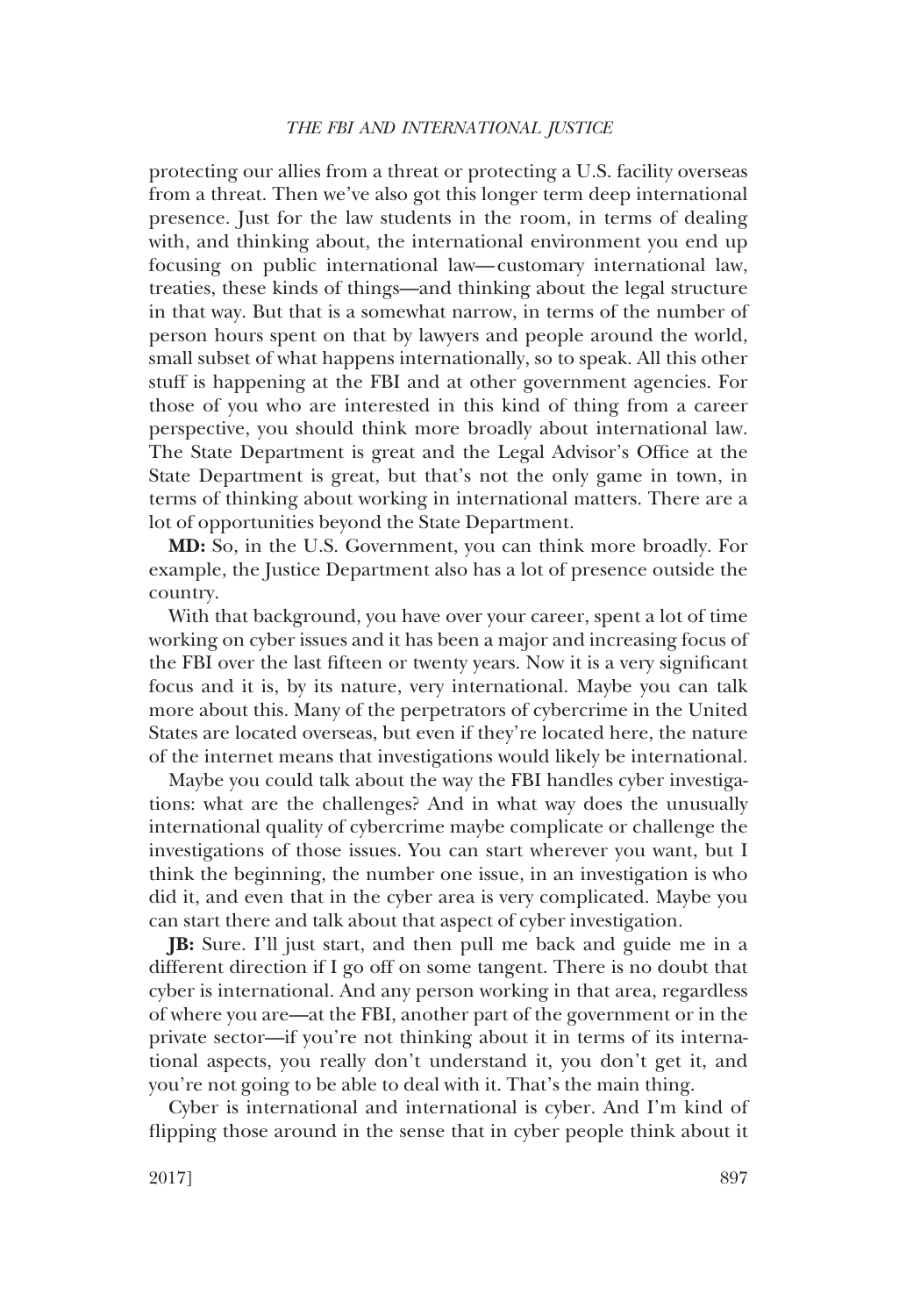perhaps too narrowly in the sense of intrusions and intrusion protections and so on, but it makes sense if you really think more broadly about the role of technology today in society, and how we cannot operate really without engaging with technology in a significant way. And so I think it's important to understand that fact. It's important to understand it both in terms of the threat, then what the threat actors are thinking about, and how they're thinking about us, the potential victims. I read something recently that I thought was quite interesting that—I can't remember who said this, so I apologize to the source of it—the most useful human tool today is the smartphone. It's not a hammer or chisel or anything else that we can think of. It's a smart phone because that's what so many people have and they use it to such a significant degree. Well that presents all kinds of risks, and a lot of those risks are posed by international folks.

But in terms of dealing with this "whodunit" kind of thing, I would say we have to approach how we go about our investigation with an open mind. In the cyber environment, it is not a simple question to answer. Sometimes it's easy but many times it's not.

One of the particular problems that I'm trying to focus on is the attribution question—that is and has been a key problem and we can spend a lot of time talking about here today in the cyber area. And I guess I would say that attribution—it's an art. It's an art as much as a science. And it requires analysis and data and facts. And that you have to understand the technology in order to be able to understand the facts correctly. The facts can lead you to an identification, but you have to think deeply about those facts and understand them, and that requires a careful analysis, so we really try to do that effectively. I would say that we as a government, a federal government, are getting better, increasingly, about attribution, and using the tools available to us. The issue is that the adversaries are also getting better about obscuring the nature and scope of their activities and their location. So, I don't know if that's a chicken and egg problem, or if that's a cat and mouse problem, or just an escalating problem, but, those two things are happening simultaneously, so that presents challenging issues.

**MD:** So, maybe just, back up a little and talk a little about why attribution is so much more difficult. And when you say the FBI or the government is getting better, is it getting better technically at tracing back, or are there other aspects to understanding and improving attribution?

**JB:** I would say we're increasingly better technologically. We are increasingly better with our analysis of the technology and what it means. You have to really be knowledgeable about these networks: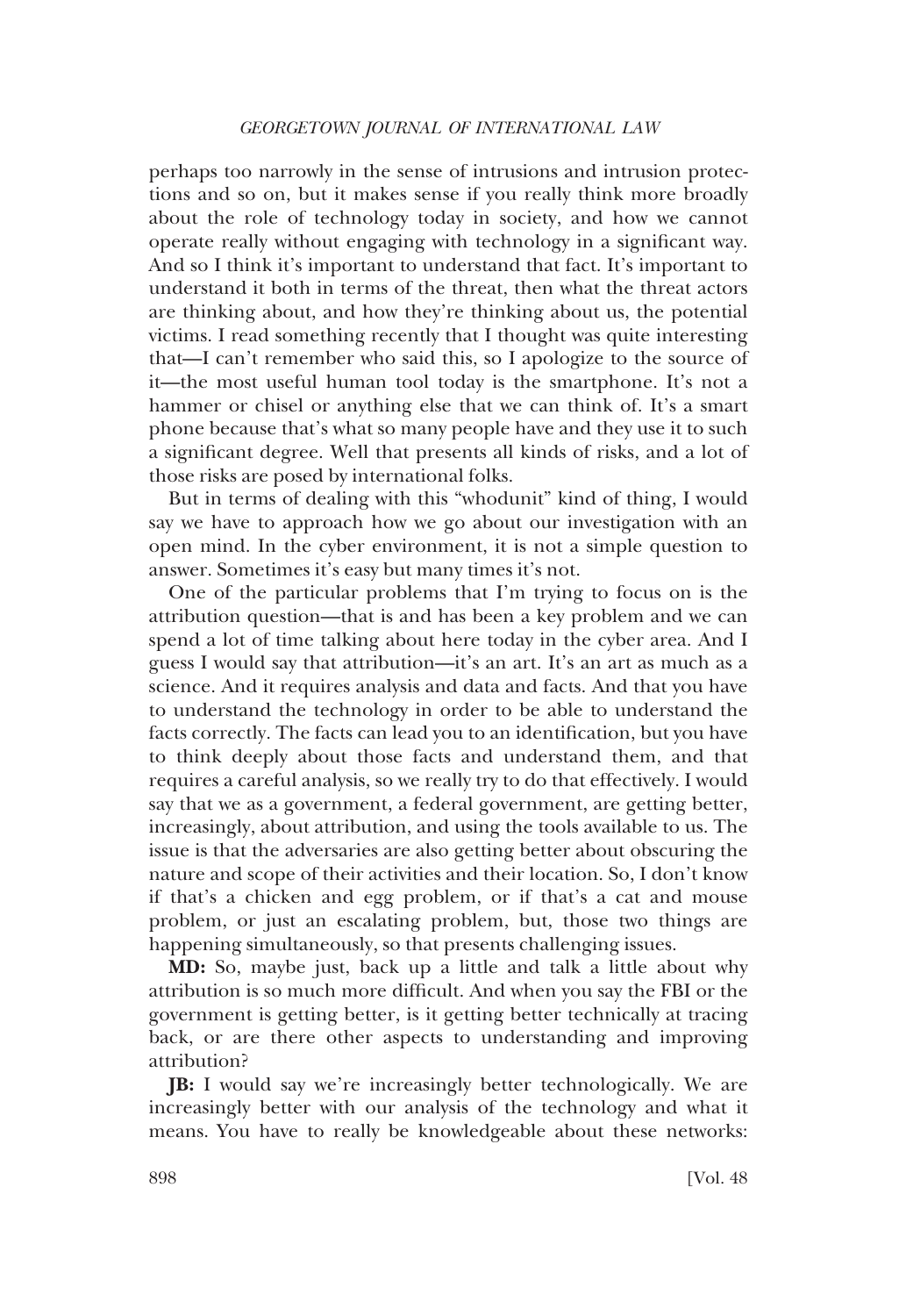understand what is happening, what a particular piece of data means in terms of how a network has routed material, and the forensic footprint of the data. That does require specialization, and we have more people who are better at it, therefore we're getting better at it. That's one way to think about it.

It is both technology and analytical rigor and skill that enables you to better figure out what's happening. And as I say, at the same time the bad guys know this is a problem, they know this is hard for us, and they want to make it even harder. They are doing whatever they can, especially focusing on obscuring the metadata or the data about data (the bread crumbs if you will) that are associated with their communications. They are trying like heck to obscure that, even to a greater degree, than exists inherently within the networks. Inherently, there are challenges with respect to attribution because of how communications are routed for lawful reasons by legitimate companies, and then if you layer on top of that some of the techniques that adversaries use, it's even harder. Then you layer on top of that encryption, and we have a whole other ball of wax. We'll come back to that.

**MD:** We definitely want to get to encryption. I read something very recently about a number of cyber criminals, cyber actors who are now pretending to be Russian because there is so much attention paid to Russian hackers. You're seeing a lot of—and people have been able to identify—Russian code that looks like it has gone through a translation app, so maybe that's an example—when you say they are trying to mask, hide and trying to misdirect. There are very creative criminals.

**JB:** It's extremely creative. So, it depends on their purpose, where they are, what they're trying to do, and how they're trying to fake us out. Sometimes they'll pretend to be from particular foreign countries and do things—without getting into too much detail—to make themselves look like they're coming from that particular location in a deeper way than just an IP address that happens to show up from a foreign country. They try to really look like they are coming from that location. But then also, we have the problem of foreign actors trying to look like they are coming from the United States, for a variety of reasons. One reason is because we have good infrastructure here, and they want to piggy back off of that. But secondly, they know a lot about U.S. laws and they know what restrictions are going to apply inside the United States. They want to take advantage of that to slow us down. Even if at the end of the day if we ultimately figure out where they were at the time of their intrusion activities, they might be gone by that point, so if they can just slow us down, knowing that eventually we might catch up to where they were, they think they'll be gone from there by a certain point. It's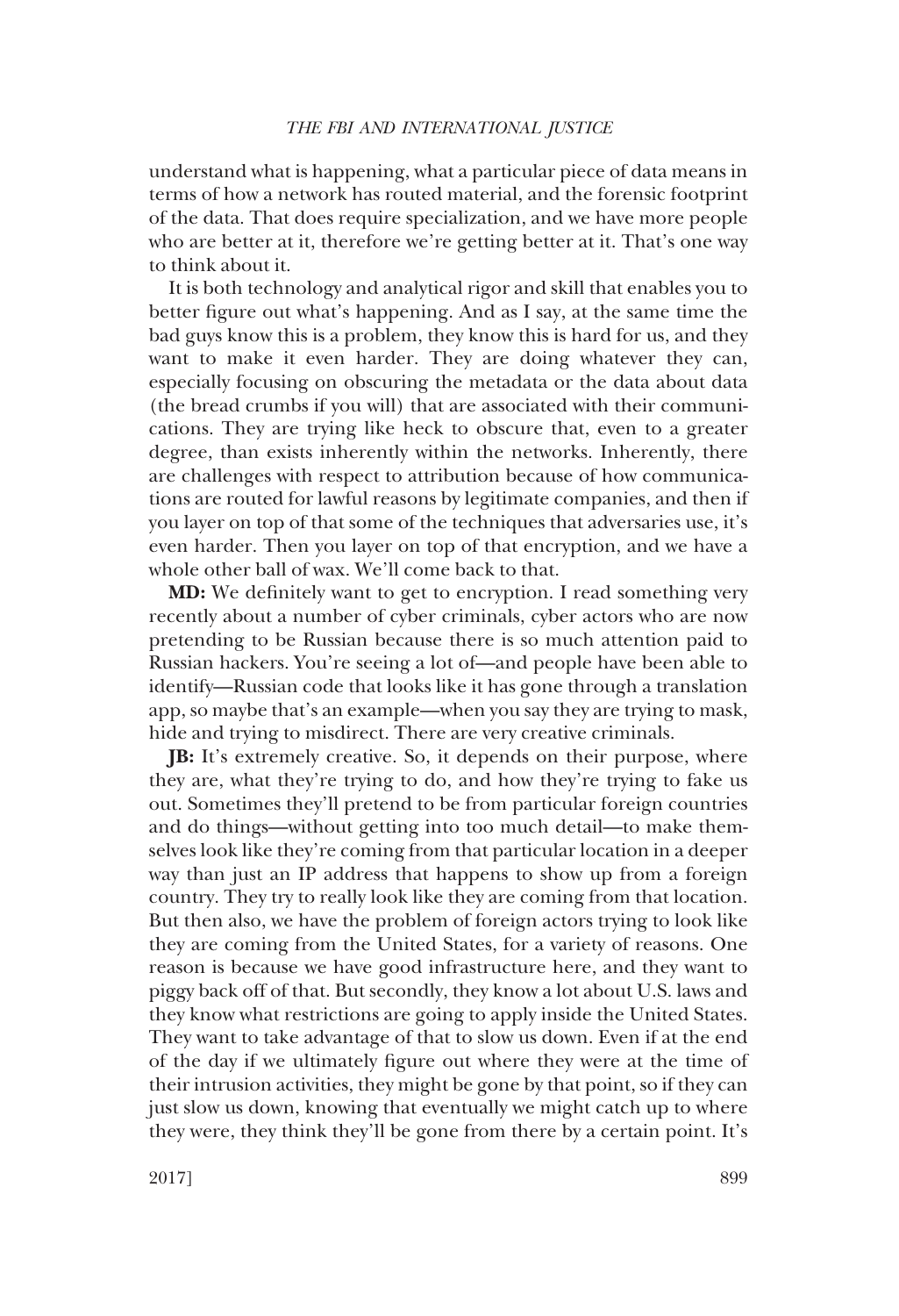both things—they sometimes want to look like they're overseas, they sometimes want to look like they're here.

**MD:** Interesting. When we talk about different cybercrimes or different aspects of cybercrime, what are the different kinds of international actors engaging in the same sort of techniques maybe, but for different purposes. Can you talk a little about who those actors are, and maybe what some of the differences are? Does who it is make a difference in how you have to deal with them?

**JB:** Sure. So it's nation-states that are highly technically advanced in many instances. They are very well-resourced both from a technological perspective as well as from a human resource perspective. They have lots of people they can throw at a problem. I can come back to that in a second. Transnational criminal organizations are mostly interested in money. The nation-states are interested in a range of different things, in particular they are interested in information, both about U.S. government officials and U.S. government classified information. The type of thing that you would think of as more classical espionage. But then they are stealing personally identifiable information about Americans and stealing it with a long-term perspective in mind as they monitor who we are, what we do, and where we move. They plot out where they are going to take advantage of that information. And they also steal economic data that is beneficial to them and their companies.

In addition to then embedding themselves in a persistent way in our networks to continue their espionage activities. They are then potentially positioning themselves to actually take something more characteristic of a cyber-attack in the future, should that be necessary. They are very well resourced and robust in terms of the threat that they pose.

Aside from focusing on money, transnational criminal organizations after money are also, in many instances, highly sophisticated, dangerous, and they might cause wreckage inadvertently. So, that's a potential problem. Terrorist organizations are also a threat, both in the physical world as well as in the cyber world. Then you have different types of criminals, in smaller groups, that you might consider organized crime but not on the scale that I was talking about a second ago. Individual hackers that are after something. And then you have other types of organizations that aren't interested in damage, destruction, or in stealing money, but for whatever reason, they want to disrupt the operation of a network or a website, or take command of some type of thing. So they potentially pose threats as well.

Did I answer your question?

**MD:** You did, yes. I don't know what's gotten the most attention, but there has certainly been a lot of attention on state actor hacks and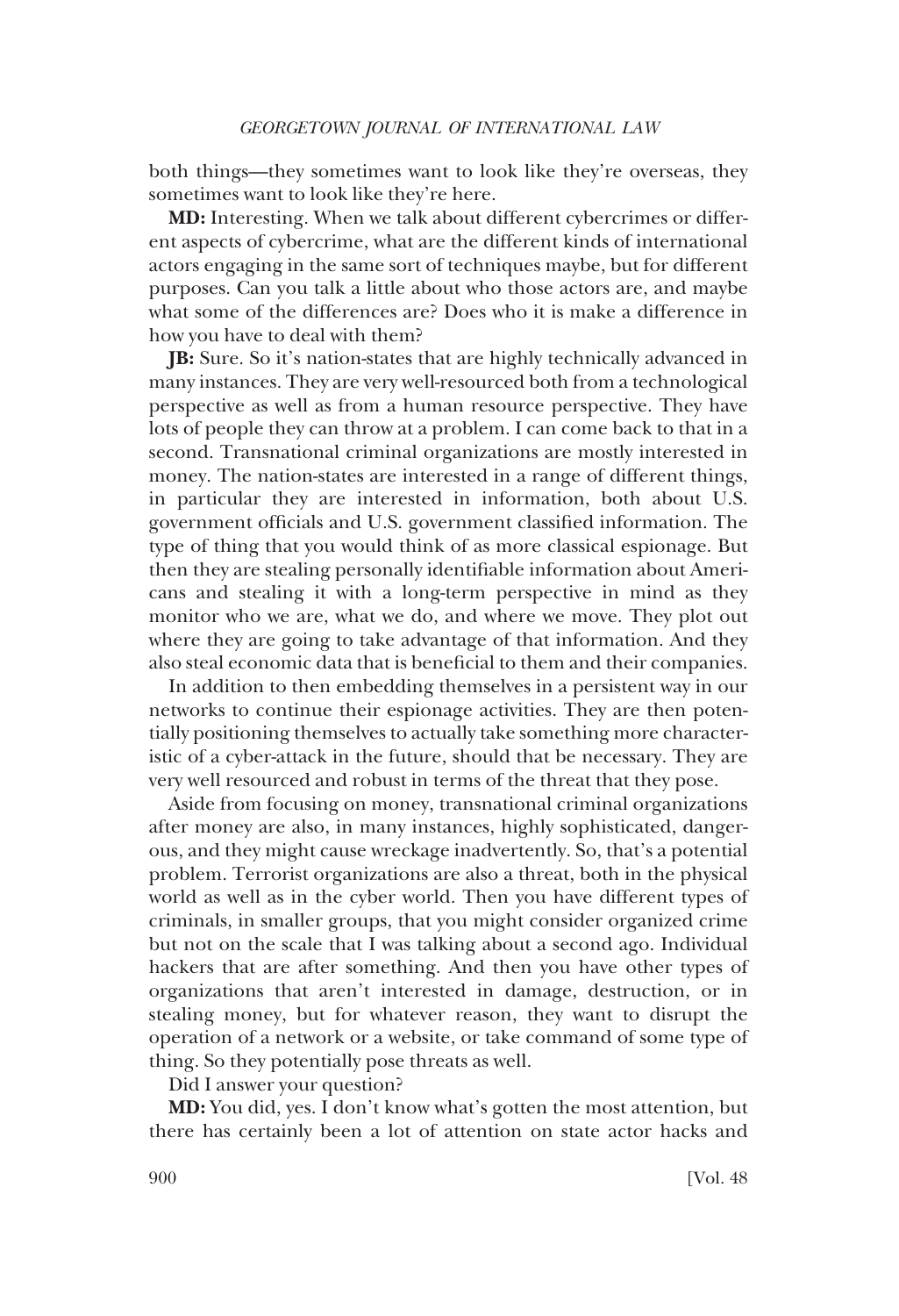"attacks" in a non-legal sense. I'm thinking, for example, of North Korea and the Sony incident, Iran and the U.S. financial sector. With Sony, Iran, and China's economic espionage, the FBI and the U.S. government have gone public with their attribution assessments. Maybe you can talk about the process there and some of the challenges that present when you are actually dealing with an investigation of a state actor.

**JB:** Because of the FBI's role as a national security entity, with both national security authorities as well as law enforcement authorities, we can look at a problem from a 360-degree perspective and try to figure out the right, or best, way to thwart or disrupt the activities of the nefarious actor, as well as bring them to justice. We know that it's not always the case that you're going to have something wrapped up in a nice prosecution: you bring somebody to the United States, you put them in a federal court, you try them, convict them, and send them to jail.

That happens, but it doesn't always happen, and we've gotten our minds around that, especially over the last sixteen years with respect to terrorism cases. We know that there are going to be other outcomes aside from just arresting somebody and putting them in jail here in the United States. I think we try to look at these threats from that 360 degree perspective. If the nefarious actor is a nation state, you're not going to put a nation state in jail. You can put individual actors in jail if you can figure out who those are, and I'll come back to that if I can. The question is: how do you disrupt these activities and how do you deter future activities like that? One way is to go public with attribution. With respect to that process, at a high level, we want to make sure we were right. We want to make sure that we've done rigorous analysis of the facts, that we're highly confident in the attribution that we are going to make publically. That's number one.

Number two is that we want to make sure that we have coordinated or de-conflicted with other entities in the U.S. government and perhaps with our foreign partners to make sure that they don't have some interest that would be damaged by making this information public. You do increase the risk of public disclosures about how you determined that it was country X, and we have to be prepared to deal with that. You're going to get a million FOIA requests for this kind of information, so you want to make sure that you've thought through all the risks and benefits of the attribution. But then, that may be the way to go about doing it. The attribution problem is—and I'm not an international lawyer by training or by trade currently—one of the things that inhibits the development of international legal norms with respect to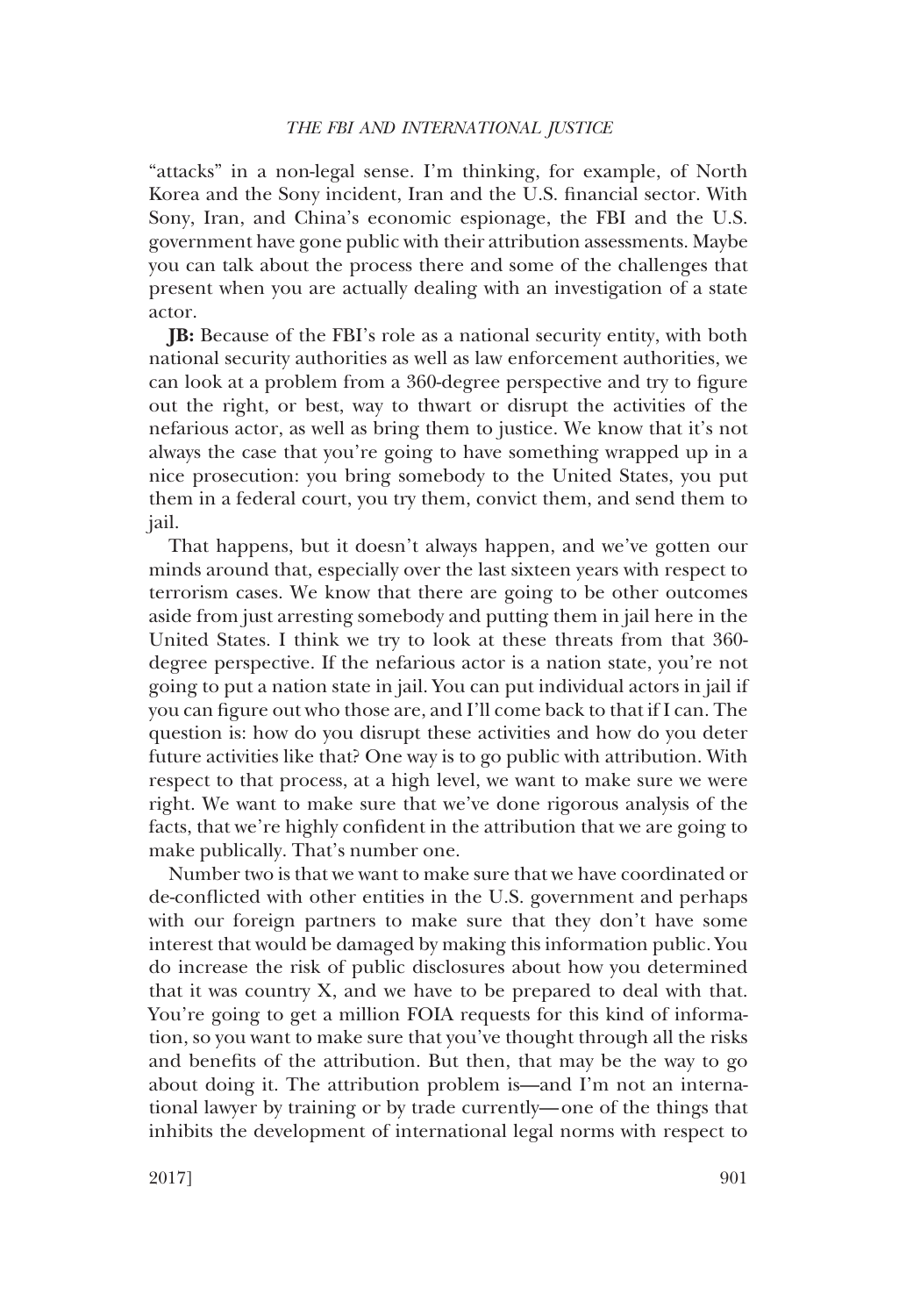cyber activities. It's this idea that countries have that they can basically get away with it, and they don't have to conform to the norm because they can sneak around it. The norm doesn't get developed and doesn't have the effect that legal norms that have developed over the years have internationally because you can see that it's a state actor driving a ship through a particular location.

**MD:** I'm not aware of the U.S. government having actually identified a state actor as a cyber actor up until a few years ago, and recently there have been quite a few. Is that a movement on the part of the Government, the FBI, and others, to recognize that the other way wasn't working and we need to be more public about it?

**JB:** I guess I would say I think we've gained more experience dealing with the problem, and the limitations on the tools that are available to us to thwart the activities, and so, again, it's sort of a risk-benefit analysis to try to deal with these countries and not let them get away with it. To try to hold them accountable, knowing that there is a certain amount of risk involved. Then also knowing that there are risks involved in not doing something to protect our people, our facilities, our information.

I think we're gaining more experience and willing to try different things. If we think we can indict a foreign government official because we have the evidence, and we think that would make sense, then we'll do that. If we think attribution is the thing to do, we'll do that. If it turns out that there's some equity out there that the intelligence community has, for example, that militates against making an attribution public, then we'll hold off. I think we're evolving our thinking about the range of options available to us and trying to be very thoughtful, but also aggressive when dealing with what is a very aggressive threat coming at us.

**MD:** Just to wrap up on the cyber issue and lead us into the encryption issue: the investigation of cybercrime and cyber activities very much involves the private sector, and the private sector is, for the most part, the victim of a lot of these cyber activities. How do you see the FBI interacting with the private sector, and what are some of the challenges there? How do you work with the private sector to try to make sure that it's an effective relationship?

**JB:** We think of companies that have been victimized as victims, and we approach them on that basis. The FBI is very used to dealing with victims of a whole range of terrible crimes. We have a lot of tools that we can bring to bear to try to deal with what may be a persistent ongoing threat, or to help them understand what happened and to ultimately bring the people who are responsible for this to justice, if possible, or at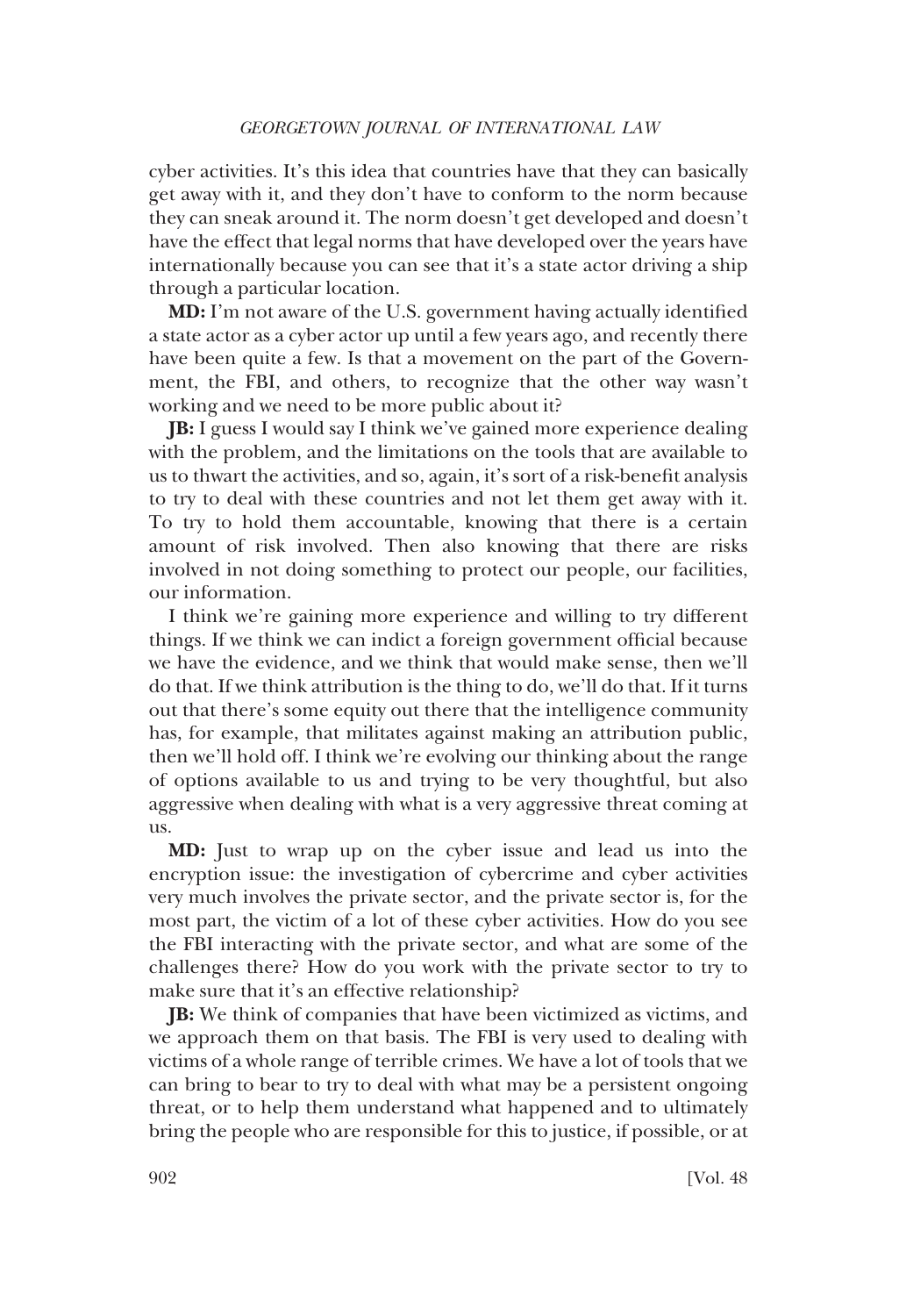## *THE FBI AND INTERNATIONAL JUSTICE*

least call them out or deter them from further activities. Companies are often weary of dealing with us in the cyber realm, there is no doubt about that. I understand that, having been in the private sector a couple of different times, I get that. You lose a certain amount of control when you start to bring the federal government into it.

I think, however, that we've been effective in developing ways to protect their data. If we have to do some examination of some part of their data or their network in connection with the investigation a) we care a lot about getting it right and b) I think we've come up with ways to actually be effective in protecting the data from exposure either in court, in a proceeding, through FOIA, or through criminal discovery. Obviously if you end up with a defendant, the defendant's rights have to be protected as well. Trying to figure out that balance is critically important to us. But we care a lot about it and we care a lot about getting it right.

I guess, to flip it around a little bit, I think companies also are sometimes hesitant to come to us and expose that they have been victimized. They don't want that to become public for a lot of different reasons. Perhaps for reputational reasons, or because competitors who might take advantage of them. What I would add though is in that there are many great companies out there who offer cyber security services to protect them and to do forensic evaluations, and so on. It's important to remember that in many instances a company is dealing with a nation-state on the other side that is trying to victimize them. That, as I said before, is well-resourced, highly technically advanced and persistent, and can be there for the long term.

The question is: are you, as a corporation, able to fend off a nation-state? Is that really what you're capable of doing? Even though you might hire some great companies collectively, are you really able to do that without assistance in some way from the federal government, from the FBI, from DHS, etc.? I would urge people to think carefully about that and to not be overconfident, frankly, in their ability to do that.

And as an aside, if you are a corporate leader and you are not focused on cyber, you are missing the boat. It is critically important in a whole range of ways to your effective operation as a company, and perhaps your existence as a company. Not only are people stealing things like intellectual property, and have been for a long time, we increasingly see the ransomware threat, where these malicious actors will find some way to tie up your networks, tie up your data so you can't access or use it and you have to pay them a ransom in order to free it up. Even if you pay it, how confident are you that they're not still there doing whatever they want to do.

2017] 903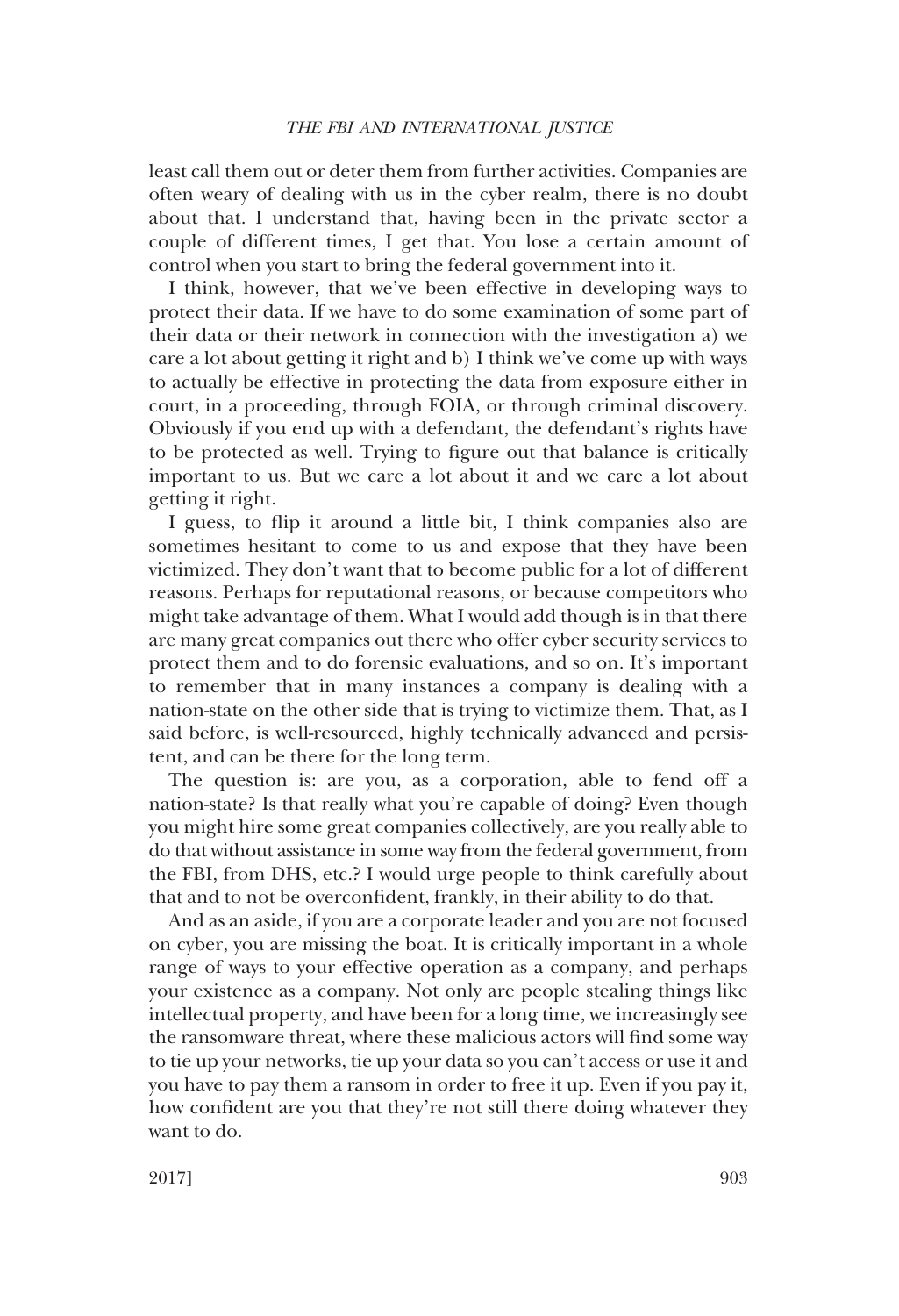**MD:** It's hard to imagine, given everything that's been out there in the last five or so years, that there are corporate leaders that aren't focusing on cyber. Is that something you still see? Has that improved or do you still think there's a challenge there?

**JB:** I think there's a challenge there. I think it has improved but I still think there is a challenge there. People, such as executives, are too willing to delegate to cybersecurity folks without themselves spending enough time developing a sufficient level of understanding of what's happening to execute their fiduciary responsibilities to the company. I think that's an issue. I think people need to focus on that.

Also, just for lawyers, my two-cents to the law students in the audience is sort of similar: I don't really care what part of the law you are interested in, if you are not focused on understanding technology and cyber to a degree of proficiency, you are going to be left behind. You are not going to be an effective lawyer in today's environment and you are going to increasingly be left behind in your legal career because it infuses so many different parts of the world. You continually bump into it from a legal perspective, whether you are in the government or whether you're in the private sector. You need to understand tech to a significant degree.

**MD:** I teach a cyber class here and I always have a similar message because I think you are absolutely right. I have definitely seen in my time and practice that there is a tendency with cyber issues or other technology related issues, for senior people to say "oh, that's tech, I don't get that," "that's cyber, I don't get that," and turn it over to experts. And these are lawyers and policymakers, and therefore the law and the policy hasn't developed in as healthy a way as it otherwise could. What I say to my students is, don't be scared by the technology. There is a lot that you can understand about how all of this works. And you can work on these issues without being a computer science PhD. I completely agree that if you aren't comfortable with these issues, a lot of the law is going to leave you behind.

Continuing with technology issues, obviously a lot of attention last year after the San Bernardino attack, and the FBI's attempts to get information from the perpetrator's iPhone, and that brought this issue of the proliferation of strong encryption and its impact on law enforcement and national security investigations to public attention. I'd like to first get your explanation of this issue, for people who've heard about it but are not completely familiar, and then I'd like you to solve it.

**JB:** OK, so, we've talked about the going dark problem, which many people have derided as a name, but that's what we've called it. Going dark, it is essentially the inability of the FBI—or federal, state, local law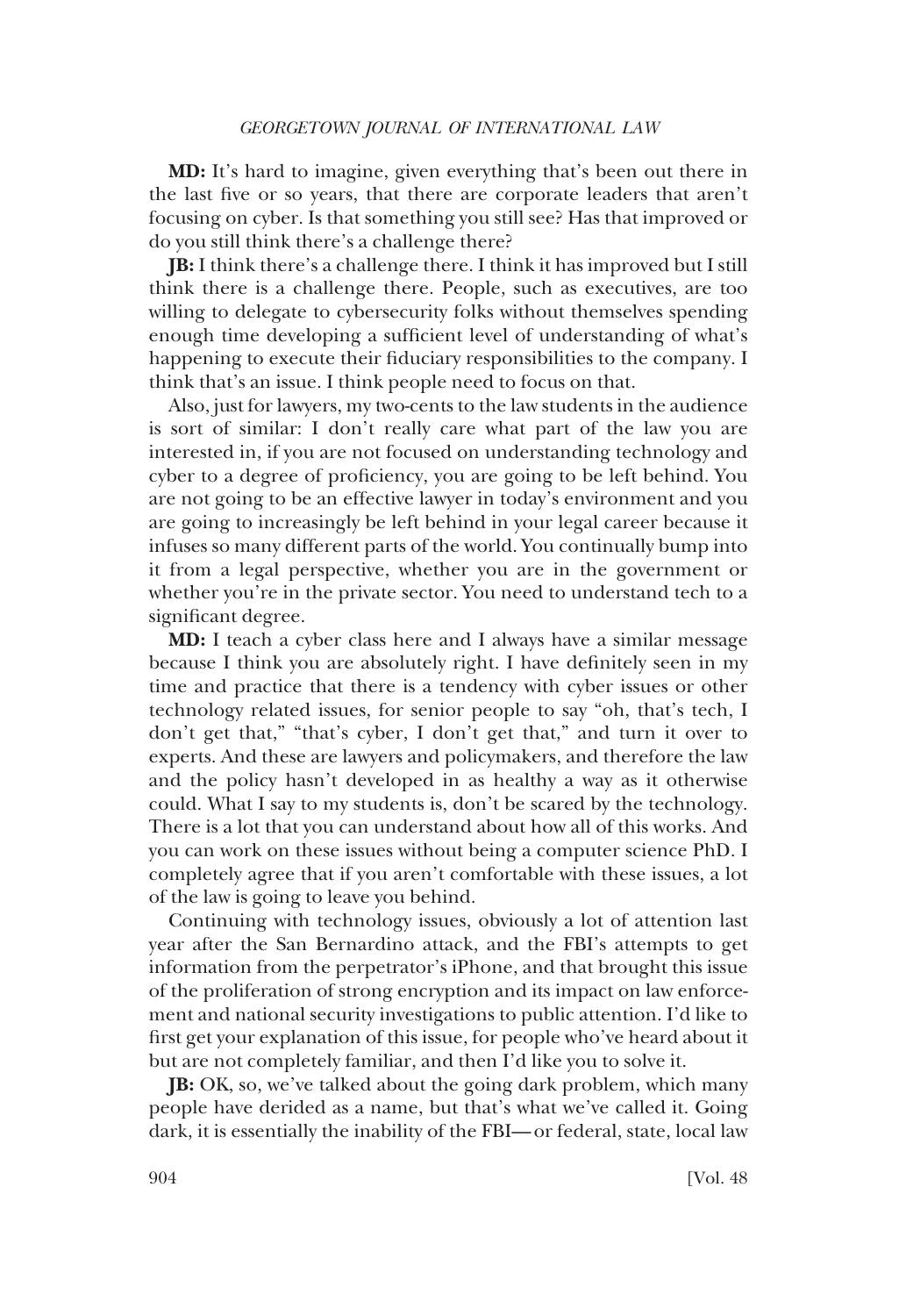enforcement as well as the intelligence community—to obtain, with appropriate legal process, the evidence or information that the law would otherwise entitle us to obtain because of some technological reason. That's really what it's all about—we can't get the information because of the application of technology. Encryption is one subset of that, so I'll just talk about encryption. I've said it before and I'll keep saying it: the FBI supports strong encryption. It is a good thing for society; it protects our data across many different vectors, personally identifiable information, our commercial transactions, our financial transactions, our health data, and it protects government information. Strong encryption is a good thing for society.

But, strong encryption also has costs. It has costs in particular with respect to public safety because it impacts our investigations. It impacts our investigations by, in some instances, making evidence or foreign intelligence information simply unavailable. It's just not there. We cannot, and will never, be able to get it. In addition, it has implications for our ability to conduct effective investigations. So it makes evidence unavailable, but it also slows us down because we have to try to deal with this problem; we have to try to figure out other ways to get at the evidence or to deal with the threat. It costs more money. It imposes risks, it increases risks, with respect to the investigation itself because we have to do riskier things. If we're trying to keep it quiet and not let the perpetrator know we are investigating, they might figure it out because we've done something riskier. It creates risks to our investigators and undercover agents who might have to be in dangerous situations that they otherwise wouldn't find themselves in because we could get access to the person's electronic communications. We might have to put human sources in there. We might have to use other techniques that are, perhaps, more fragile, if you will—

**MD:** I'm going to want to come back to that.

**JB:** OK, so we might have to use techniques like that. It creates significant risks for the investigation. It is often argued that we should adopt or use substitutes for trying to obtain the content of communications, which is really what I'm talking about. Two that come up most often are legal hacking and metadata analysis. We do both but they are not a panacea; they do not solve all the problems.

**MP:** So this is the FBI ... ?

**JB:** With a warrant, hacking into a particular device, as opposed to going to a provider, with an order, and saying "give me all of Mary DeRosas' email." If I can't do that, if your communications are encrypted end-to-end and that's not available to me anymore, one way to get around it might be to hack your device and try to see what's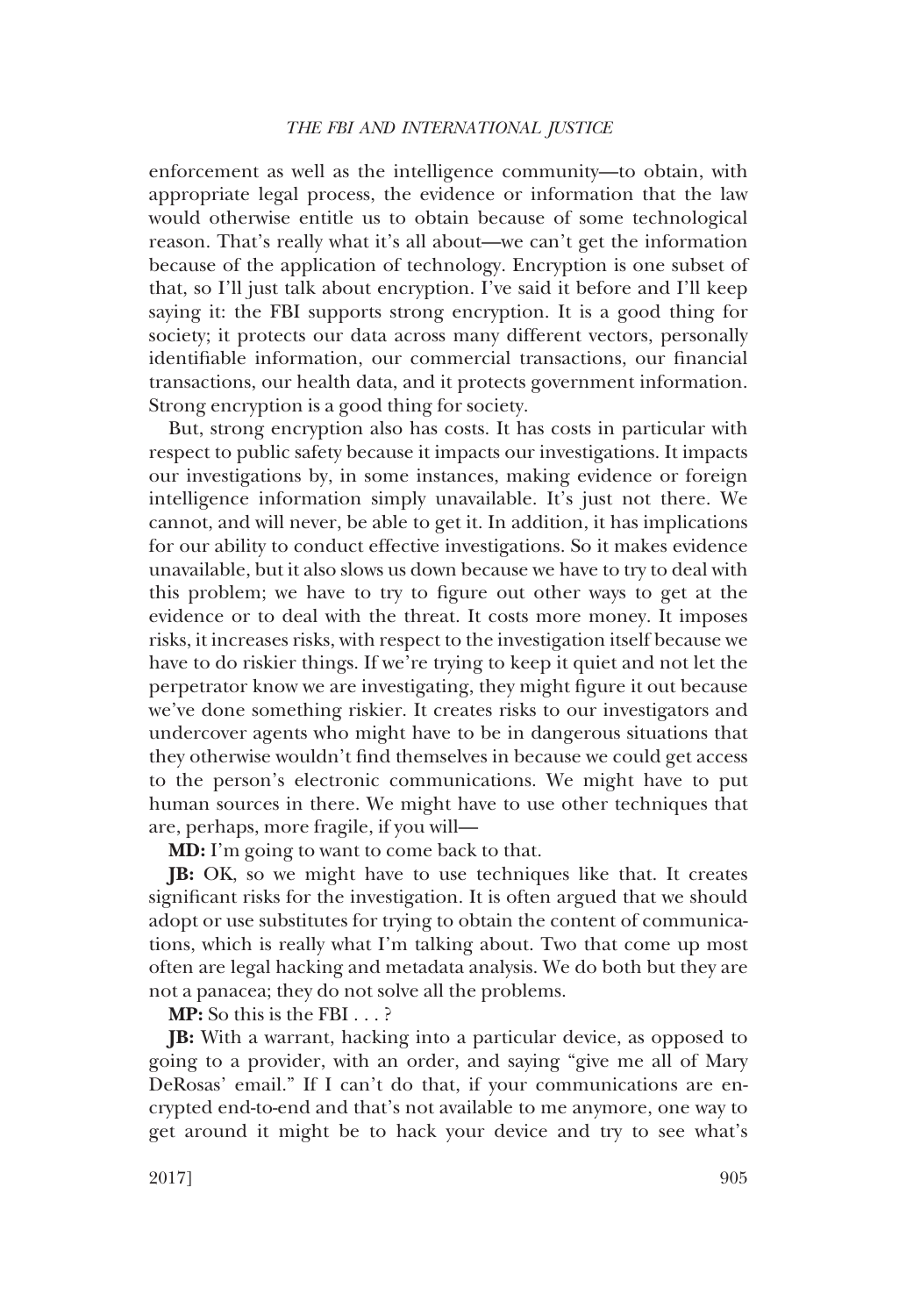happening when it's in the clear or when it's not been encrypted. That is possible but those types of solutions are expensive. They are also fragile because anytime the manufacturer or the software developer changes something, it could throw the whole solution off. It's not easy to do at scale if you have a whole network of people. Metadata analysis is great; we do it to understand communications networks and social networks if you will ...

**MD:** Can you give me just a sentence or two on what you mean by that?

**JB:** An old-fashioned metadata analysis is understanding telephone records: who's talking to whom, who else are they talking to, how does that work, and what do those connections mean? Then you start looking at who people are communicating with through a variety of communications platforms, and understanding how that network works. What financial transactions a person engages in, what their movements are if we can understand those. In other words, understanding not the content of the communications, but data about the communications. That's what metadata is.

**MD:** There are a lot of people who would argue, I think, that there is a tremendous amount you can get out of metadata analysis, and maybe even so much that it makes the content analysis or the content, less important. What would your response to that be or your reaction to that be?

**JB:** Metadata is highly useful, and we use it, there's no doubt about that. But it is not everything. It can tell us who's talking to whom, but it doesn't tell us about what. So we might have some leads from some other source that says these are two "bad guys," then we see that they talk a lot to each other, but we don't know what they're talking about. This came up in the threat in Garland, Texas that ended up with the perpetrator being shot by local law enforcement. We could see in that instance that the perpetrator was in contact with a terrorist operative overseas—I can't remember the exact number—over a hundred times. But because of the platform that they were using, we couldn't see what they are talking about. We knew they were talking, we didn't know what they were talking about.

For the law enforcement folks at the scene, something tragic might have taken place. So that is kind of what I am talking about. Metadata is good, it is useful, it's not everything. It doesn't tell you about the capabilities, plans, intentions, or activities of the threat actor in the same way.

We, the FBI, are not trying to impose some solution on society. We don't have the solution for this problem and we understand that. We're